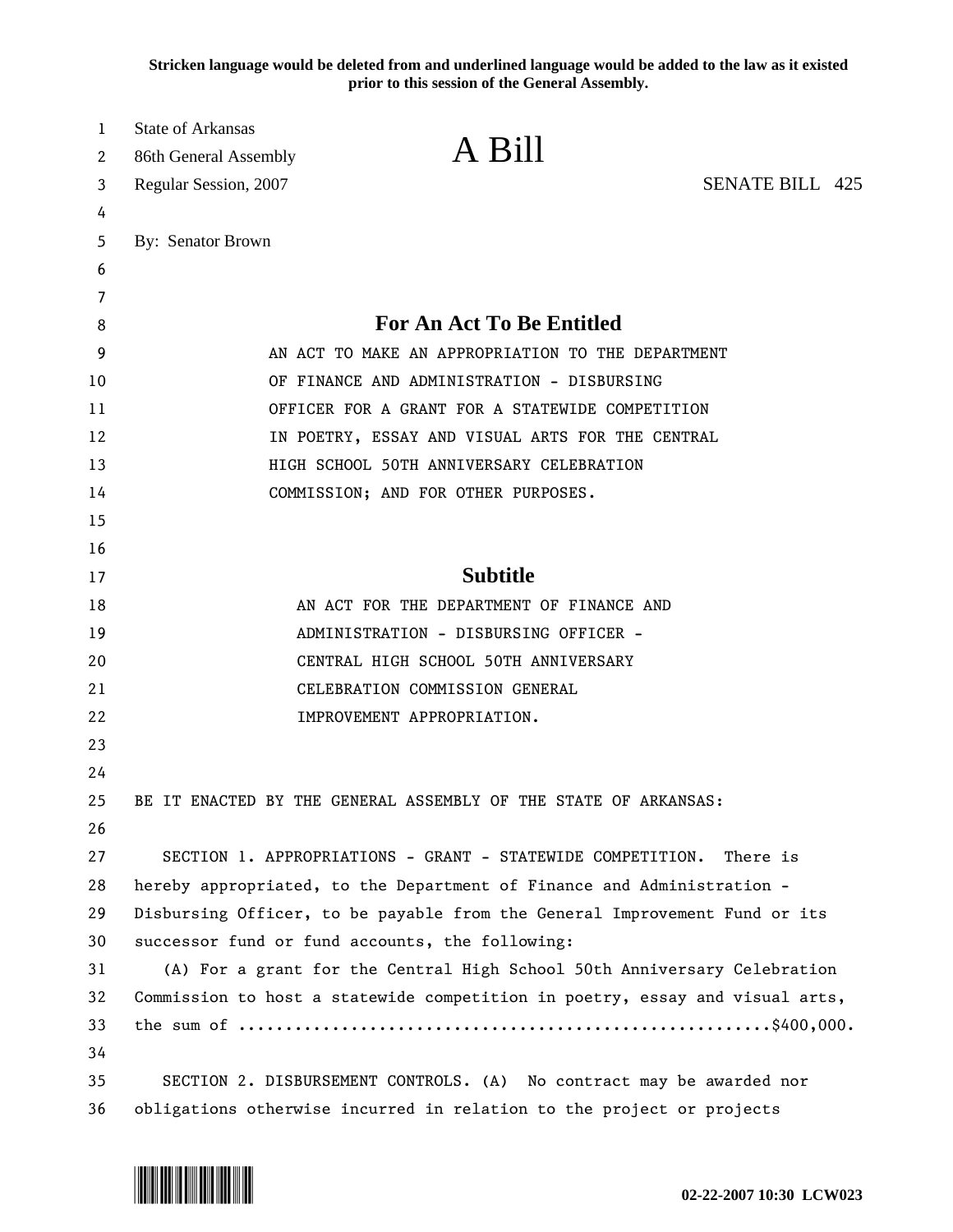1 described herein in excess of the State Treasury funds actually available 2 therefor as provided by law. Provided, however, that institutions and 3 agencies listed herein shall have the authority to accept and use grants and 4 donations including Federal funds, and to use its unobligated cash income or 5 funds, or both available to it, for the purpose of supplementing the State 6 Treasury funds for financing the entire costs of the project or projects 7 enumerated herein. Provided further, that the appropriations and funds 8 otherwise provided by the General Assembly for Maintenance and General 9 Operations of the agency or institutions receiving appropriation herein shall 10 not be used for any of the purposes as appropriated in this act.

11 (B) The restrictions of any applicable provisions of the State Purchasing 12 Law, the General Accounting and Budgetary Procedures Law, the Revenue 13 Stabilization Law and any other applicable fiscal control laws of this State 14 and regulations promulgated by the Department of Finance and Administration, 15 as authorized by law, shall be strictly complied with in disbursement of any 16 funds provided by this act unless specifically provided otherwise by law. 17

18 SECTION 3. LEGISLATIVE INTENT. It is the intent of the General Assembly 19 that any funds disbursed under the authority of the appropriations contained 20 in this act shall be in compliance with the stated reasons for which this act 21 was adopted, as evidenced by the Agency Requests, Executive Recommendations 22 and Legislative Recommendations contained in the budget manuals prepared by 23 the Department of Finance and Administration, letters, or summarized oral 24 testimony in the official minutes of the Arkansas Legislative Council or 25 Joint Budget Committee which relate to its passage and adoption.

26

27 SECTION 4. EMERGENCY CLAUSE. It is found and determined by the General 28 Assembly, that the Constitution of the State of Arkansas prohibits the 29 appropriation of funds for more than a two (2) year period; that the 30 effectiveness of this Act on July 1, 2007 is essential to the operation of 31 the agency for which the appropriations in this Act are provided, and that in 32 the event of an extension of the Regular Session, the delay in the effective 33 date of this Act beyond July 1, 2007 could work irreparable harm upon the 34 proper administration and provision of essential governmental programs. 35 Therefore, an emergency is hereby declared to exist and this Act being 36 necessary for the immediate preservation of the public peace, health and